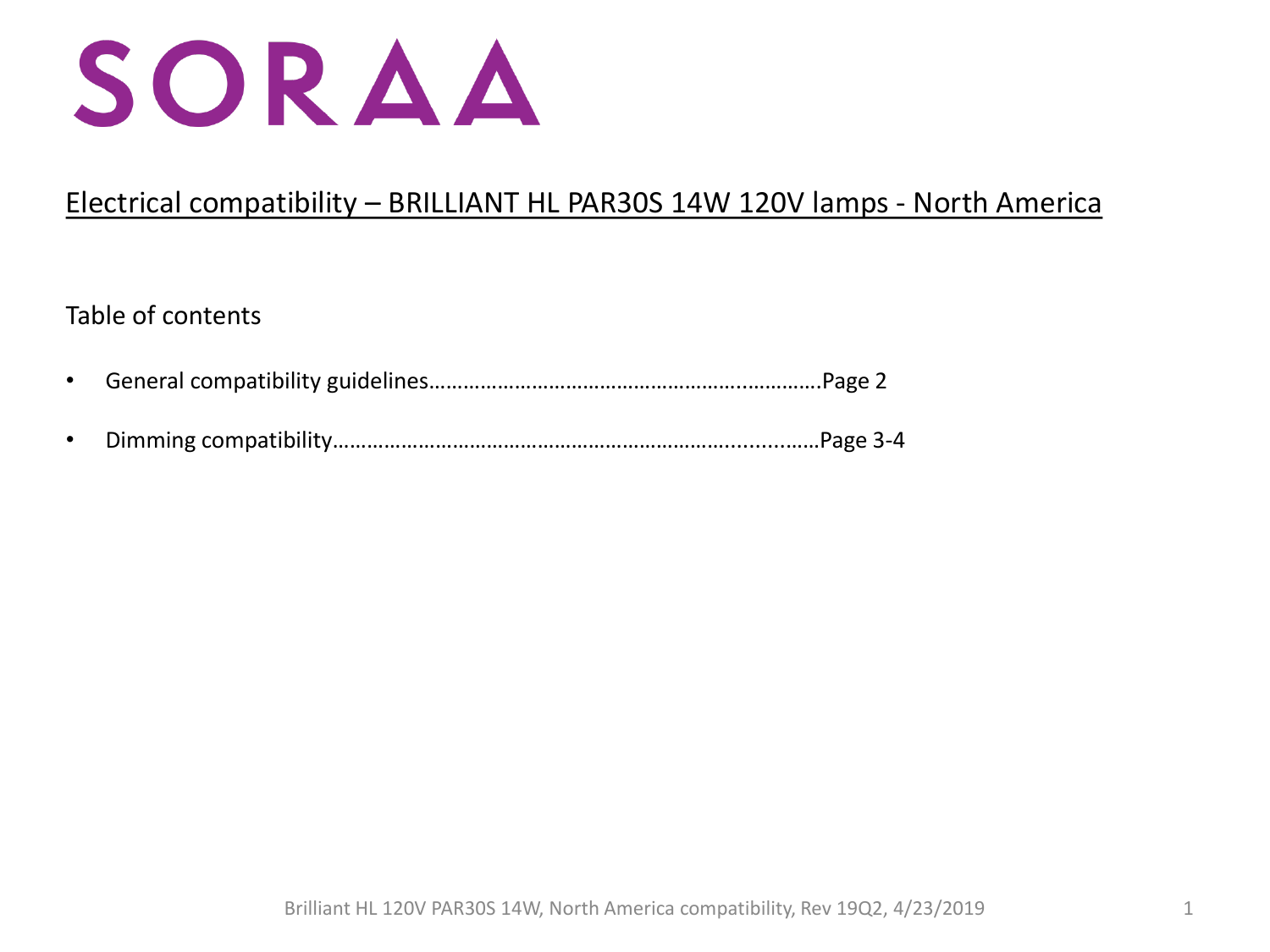### **General compatibility guidelines**

#### **Scope**

This document provides the basic guidelines regards electrical compatibility of SORAA Brilliant HL 120V PAR30S lamps and compatibility tables.

#### **Dimmer Compatibility**

SORAA Brilliant HL 120V PAR30S lamps are made to work with trailing edge (reverse phase) and leading edge (forward phase) phase cut dimmers. However, the use of trailing edge dimmers is preferred and will show in general better behavior .

Dimmer compatibility tables are available on this document.

The percentages for each dimmer combination are the percentage of light output that we were able to dim down to without seeing any problems like flicker/shimmer. Anything 30% or above is considered not compatible and you will see a "NC" in a grey cell.

There might be a minimum wattage load on the dimmer. If this minimum load is not met, there might be compatibility issues.

#### **Maximum number of lamps on a dimmer**

The following need to be considered when determining the amount of lamps on a dimmer.

- 1. SORAA tests have been carried out with 1 lamp unless stated otherwise.
- 2. There is a repetitive, very brief current spike the LED lamp will see twice per cycle. This current spike has to be provided by the dimmer, and will affect the recommended lamp load on each dimmer.
- 3. Ultimately the dimmer manufacturer is the only one with authority to rate their product, but SORAA can give an Engineering estimate.
- 4. We recommend to use a 5.0 de-rating factor for incandescent/halogen dimmers loaded with our 120V lamps.

#### **For example for a 500W dimmer it would mean 500/5 = 100W of LED, so an estimated maximum of 7 lamps 14W.**

## **Disclaimer**

Compatibility tests are conducted by Soraa only as guidance for the user.

All tests are conducted under bench conditions; results may differ from test results depending on conditions at the application site.

Results may vary due to variability in component choices and manufacturing processes by the transformer and dimmer manufacturers.

For more information on the dimmers/transformers, please find specs on the manufacturer's website.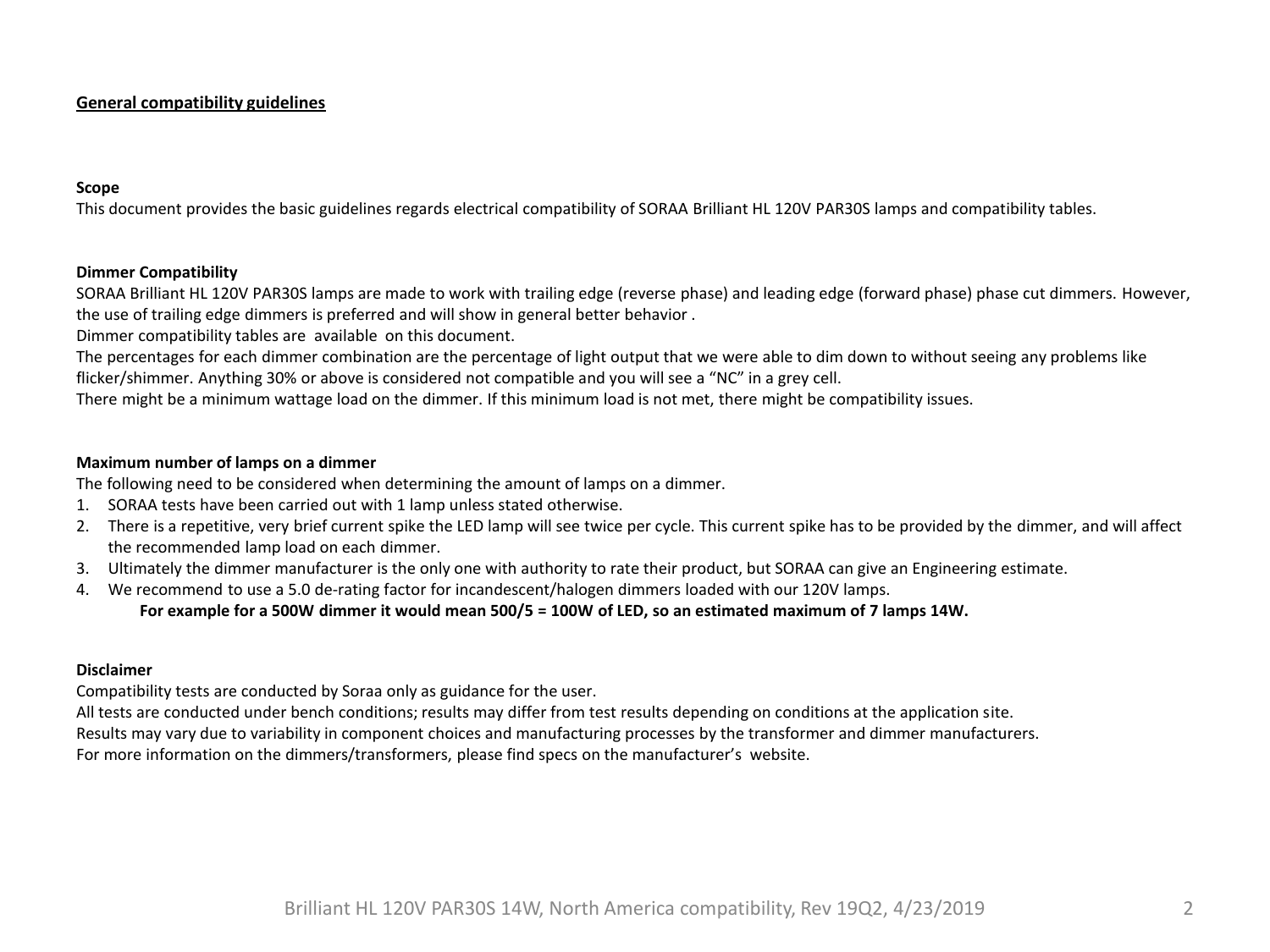## **SORAA BRILLIANT HL PAR30S 120V 14W - DIMMER COMPATIBILITY LIST - North America**

| <b>Dimmer</b><br>Manufacturer | <b>Dimmer family</b>                | <b>Dimmer Model</b>     | <b>Dimming phase</b> | <b>Number of lamps</b><br>per dimmer tested | Dim (%) | <b>Comments</b> |
|-------------------------------|-------------------------------------|-------------------------|----------------------|---------------------------------------------|---------|-----------------|
| <b>Creston</b>                |                                     | DIN-1DIMU4              | Reverse              | 5                                           | 4%      |                 |
| Lutron                        | Caseta                              | PD-5NE                  | Reverse              | 5                                           | 6%      |                 |
| Lutron                        | Diva                                | DVCL-153P               | Forward              | 5                                           | 3%      |                 |
| Lutron                        | Diva                                | DVELV-300P              | Reverse              | 5                                           | 3%      |                 |
| Lutron                        | Diva                                | DVLV-600P               | Forward              | 5                                           | 9%      |                 |
| Lutron                        | Grafik Eye QS                       | QSGRJ-3P                | Forward              | 5                                           | 2%      |                 |
| Lutron                        | Interface                           | PHPM with Grafik Eye QS | Reverse              | 5                                           | 1%      |                 |
| Lutron                        | Maestro                             | MACL-153M               | Forward              | 5                                           | 10%     |                 |
| Lutron                        | Radio Ra2                           | RRD-6NA                 | Reverse              | 5                                           | 3%      |                 |
| Lutron                        | Remote Power Modules<br>/ Homeworks | HW / LP-RPM-4A-120      | Reverse              | 5                                           | 0%      |                 |
| Lutron                        | <b>Skylark</b>                      | <b>SLV-600P</b>         | Forward              | 5                                           | 9%      |                 |
| Lutron                        | <b>Skylark</b>                      | SELV-300P               | Reverse              | 5                                           | 3%      |                 |
| Marlin                        | Stellar RMS 4                       | Stellar RMS 4           | Reverse              | 5                                           | 4%      |                 |